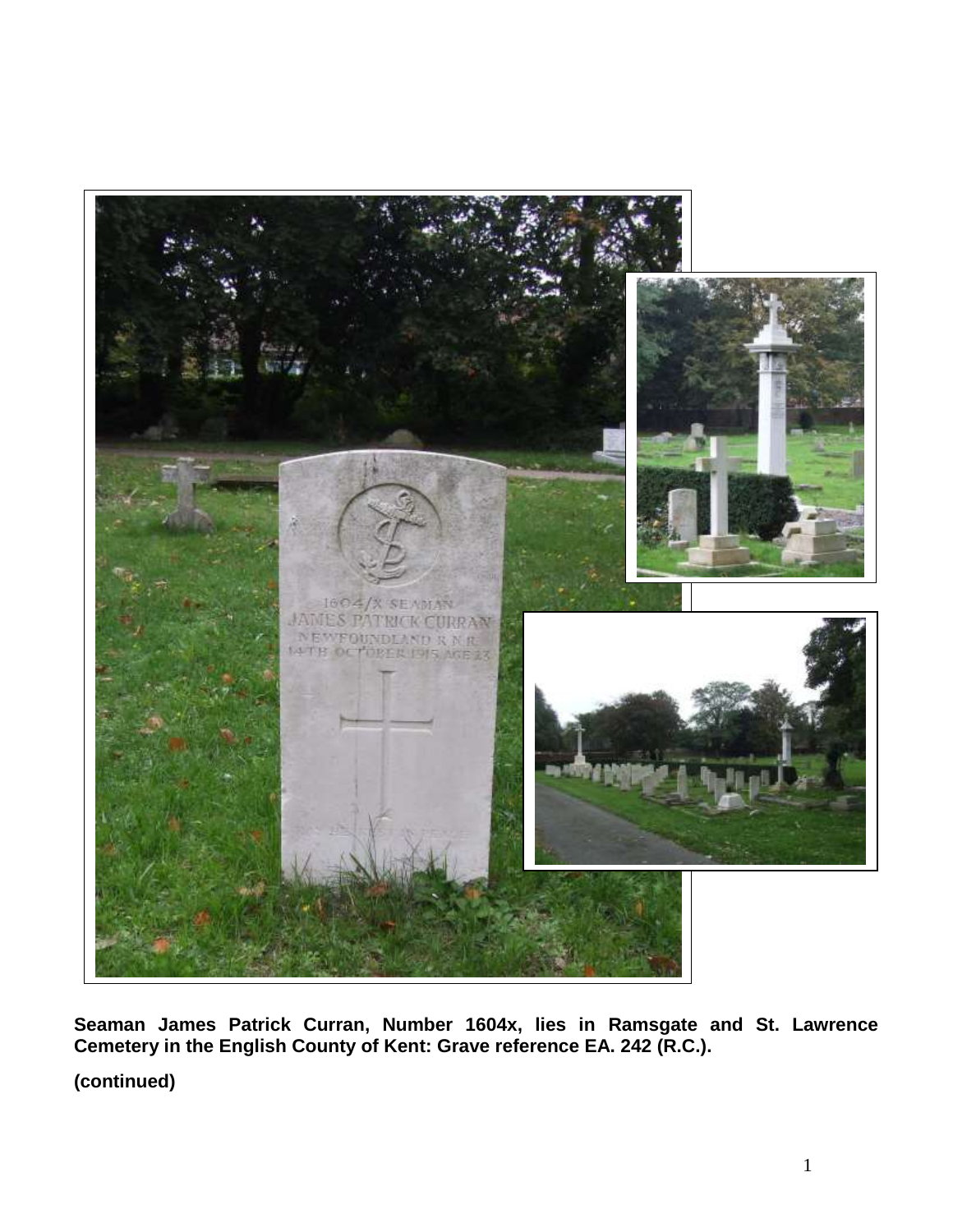2

**Having decided to** *answer the call* **of the naval authorities for volunteers and having relinquished his occupation as a fisherman, he thereupon travelled from the community of Ferryland on the south-eastern region of the Avalon Peninsula to St. John's, capital city of the Dominion of Newfoundland. There, on January 26 of 1915, James Patrick Curran reported…***to duty***…on the Naval Reserve training ship, HMS** *Calypso***, moored in the harbour (see below).**

**On that same January 26 he enlisted for the first time into the Royal Naval Reserve (see further below), was signed on to serve for a single year\* and also underwent a satisfactory medical assessment on that day. He also likely attested at this time, pledging his allegiance to the King-Emperor, George V.**

**(Right:** *George V, by the Grace of God, of the United Kingdom of Great Britain and Ireland and of the British Dominions beyond the Seas, King, Defender of the Faith, Emperor of India***:** *as a boy and young man he had served in the Royal Navy from 1877 until 1891 and always retained a fondness for the Senior Service***. – The photograph of the King attired in the uniform of an Admiral of the Fleet is from** *the Royal Collection Trust* **web-site and taken in or about 1935.)**

**(Right:** *At the outset of their career, the Calypso-Class ships were apparently considered to be superior vessels. Hybrids powered by both steam and sail - they were able to police the outer reaches of the British Empire most efficiently and economically. The rapid progress in engine technology, however, was to mean that HMS Calypso and her sister-ships would soon be out-classed by newer vessels***. – This Royal Navy photograph, taken before 1902 when the drill-hall was reportedly built on her upper deck and the funnel removed, is from** *Wikipedia***)**

*\*In the early days of the War, perhaps because it was felt by the authorities that it would be a conflict of short duration, the recruits enlisted for only a single year. As the War progressed, however, this was obviously going to cause problems and the men were encouraged to re-enlist***.** *Later recruits – as of or about May of 1916 - signed on for the 'Duration' at the time of their original enlistment.*

**(Right above:** *The White Ensign has been flown by the Royal Navy in its present form since about the year 1800 although other naval ensigns had existed for at least two centuries. It consists of a red St. George's Cross – the national flag of England - on a white field with the Union Flag\* in the upper canton.*

*\*The Union Flag is commonly referred to as the 'Union Jack'; this is, in fact, a misnomer since a flag is referred to as a 'Jack' only when flown from the bow of a ship.*





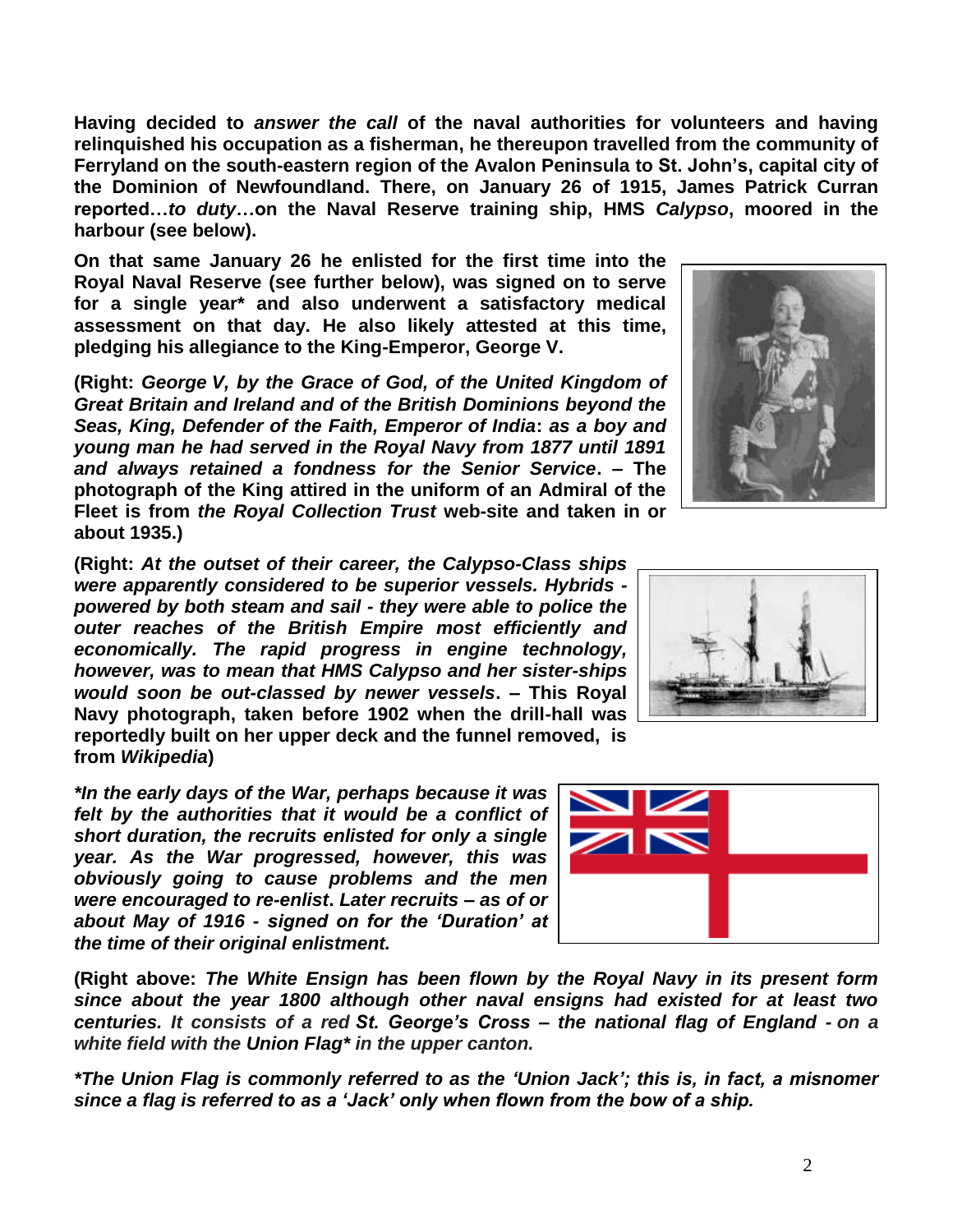**Note:** *During the years preceding the Great War the only military force on the Island of Newfoundland – apart from a handful of ill-fated local attempts – was to be the Royal Naval Reserve (Newfoundland). Even so, it was to be some thirty years after the withdrawal of British troops from the Dominion in 1870 before the Reserve came into being in 1902.* 

*Just fewer than four-hundred men were sought to enroll as seamen – apparently automatically at the rank of Able Seaman - and to present themselves annually in St. John's for five years in order to train for a period of twenty-eight days per annum. Allowed to report at a time of their own choosing, it is perhaps not surprising that these volunteers – mostly fishermen – were to opt to train during the winter months when fishing work was minimal.*

**(Right above:** *Recruits of the Royal Naval Reserve (Newfoundland) seen here in front of HMS Calypso. The shed-like superstructure seen behind them had been built onto the ship in 1902 to serve as a drill-hall. Whether the vessel was still 'Calypso, or had become 'Briton' by this time (see further below) is not clear.* **– photograph from Newfoundland Provincial Archives via Wikipedia)**

*Expenses were apparently defrayed for the most part by the British (Imperial) Government and an attempt was made to ensure the number of recruits would be kept constantly at a maximum. This practice and policy was then to be continued up until the onset of hostilities some twelve years later.*

*Of course, the purpose of having a reserve force at any time is to provide a trained force ready at any time to serve at a time of need or crisis. Thus in August of 1914, upon the Declaration of War by the government in London, hundreds of those men of the Royal Naval Reserve (Newfoundland) were to make their way to St. John's, from there to take passage overseas to bolster the ranks of the Royal Navy.*

**(Right above:** *Naval reservists from Newfoundland, during the early days of the Great War, before their departure for the United Kingdom* **- from** *The War Illustrated***)**

*An elderly vessel, H.M.S. Calypso, having become surplus to the Admiralty's needs, had been provided to the Dominion of Newfoundland by the Royal Navy in 1902 for training purposes. After some debate it was eventually decided that she would be permanently moored in the harbour of the capital, her superstructure reduced, and a wooden shelter built on her upper deck to provide training facilities and living quarters for the prospective naval recruits.*

**(continued)**





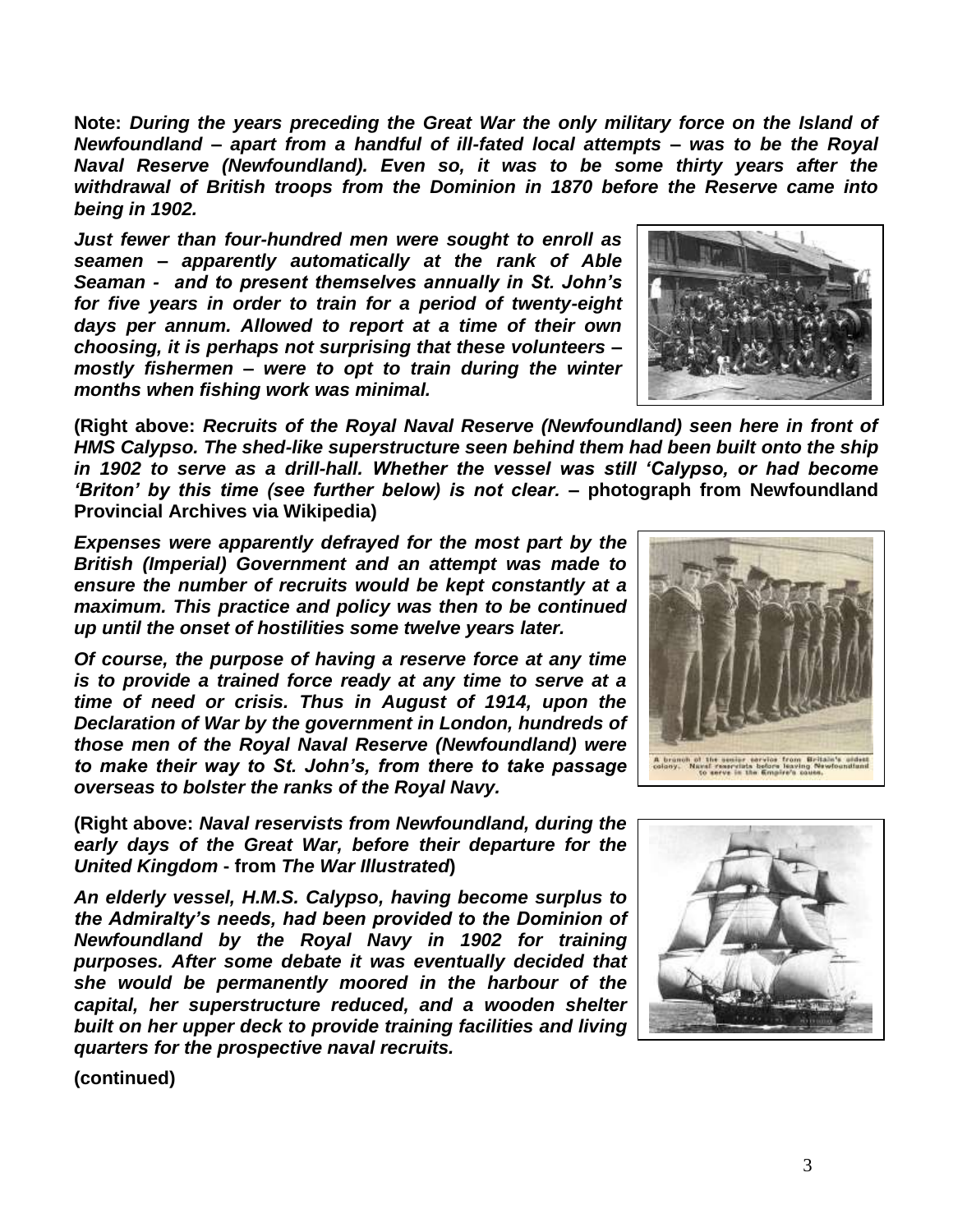**(Preceding page:** *HMS 'Calypso' in full sail. She was to be re-named 'Briton' in 1916 when a new 'Calypso', a modern cruiser, was about to be launched by the Royal Navy***. – This photograph, taken of her by the Royal Navy in 1898, is by courtesy of** *Admiralty House Museum***)**

**Apparently only a mere nine days\* after having first reported to** *Calypso* **in St. John's, on February 4 Seaman Curran was promoted from the rank of Seaman Recruit to that of Seaman; thereupon, on the same February 4 of that 1915, the records suggest that he was to depart from St. John's to cross the Atlantic.** 

*\*It appears that in many cases, even if the recruit in question had not already previously been with the Royal Naval Reserve, the compulsory twenty-eight day training period was waived by 'Royal Proclamation'.*

**On that date, the detachment of volunteers for the Army that upon its arrival at Edinburgh Castle was to become 'C' Company of the Newfoundland contingent in the United Kingdom, boarded the tender** *Neptune* **in St. John's Harbour for the short journey down the coast to Bay Bulls. There the ocean-going vessel** *Dominion* **awaited to carry it across the Atlantic and it might be assumed that the Naval Reservists were to be a part of that contingent.** 



**(Right above:** *The photograph of personnel of 'C' Company on board the 'Neptune' on the way to the harbour at Bay Bulls is from the Provincial Archives***.)**

**The available sources do not, however, record any Newfoundland naval reservists taking passage on** *Dominion***. In fact,** *Calypso***'s drill register of the time records that the draft personnel was to leave St. John's on board the** *Allan Line* **vessel, the SS** *Mongolian***, on February 17 – although the ship's captain has recorded (see below) that it was the 18th .**

**The situation seems to have been even a bit more complicated than that: Days before, according to the local newspapers, on that February 4-5,** *Mongolian* **had left St. John's to attempt to force a passage through the heavy ice surrounding the entrance to St. John's and extending well offshore. It was to no avail and after three days of futile effort the ship returned to port.**

**In re-entering St. John's Harbour, however, the vessel struck a rock and, after inspection, it was decided necessary to do emergency repairs in the local dock. In the meantime some of the vessel's passengers were to take the train across the island so as to catch another ship in Halifax.** 

**On or about February 23, the repairs having been completed,** *Mongolian* **departed Newfoundland once again, only to be immediately met with heavy seas which eventually were to at least partially undo much of the temporary work which had been completed to the ship only days before.**

**The following is an adaption of a letter written by** *Mongolian***'s captain after his ship had reached the safety of the harbour of Halifax on February 25. It was addressed to Lieutenant-Commander McDermott of HMS** *Calypso* **who saw fit to forward it to the Office of the Colonial Secretary – whence it made its way to the local press.**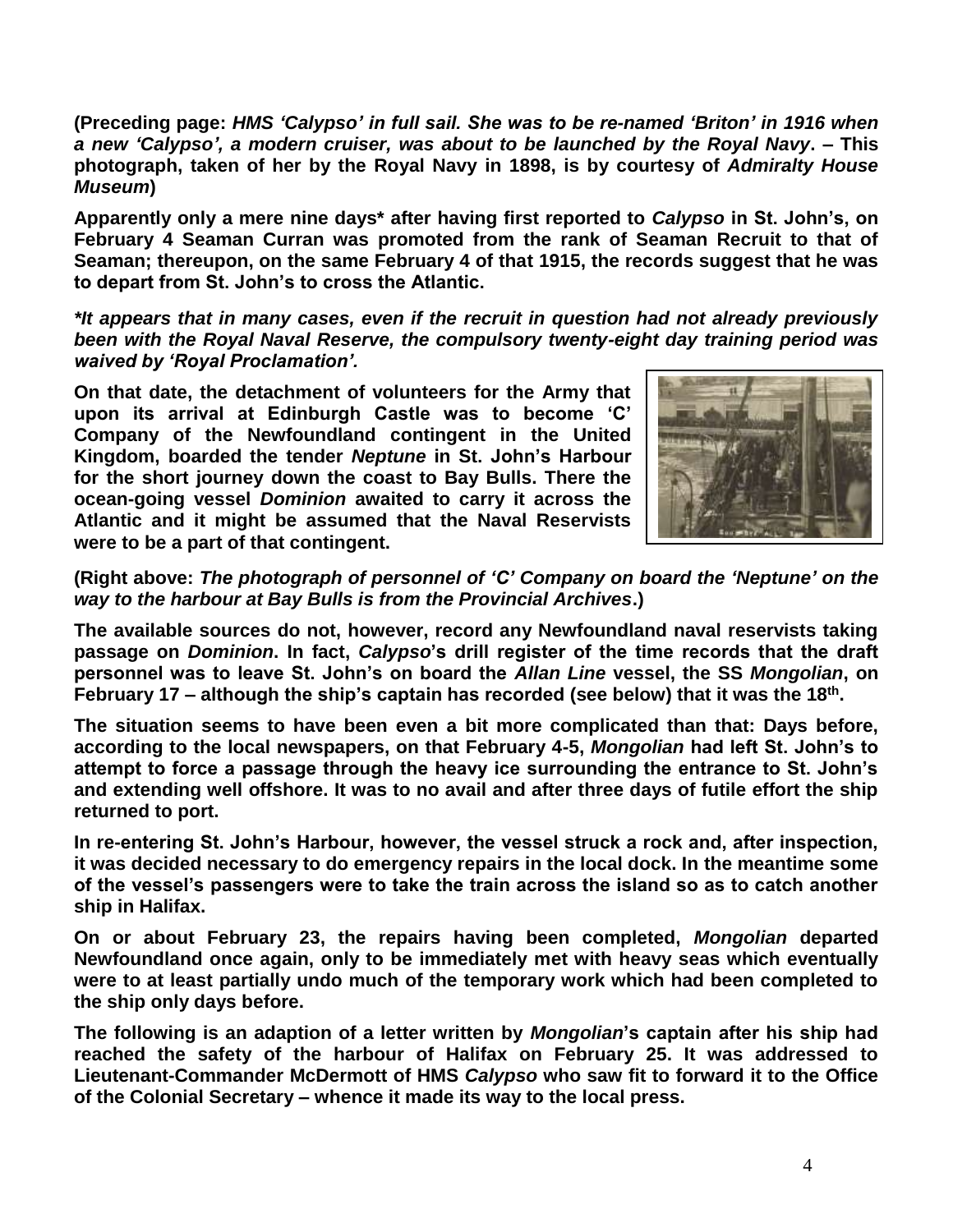Dear Sir:-

It is but just that I submit the following to your notice.

As you are aware, the ship under my command left St. John's 18<sup>th</sup> February with 200 R.N.R. ratings from your ship under the command of Captain Alan Goodridge. On their arrival on board 'Mongolian' Captain Goodridge at once established regular discipline and routine.

Shortly after leaving port rough and foggy weather was encountered and as ship proceeded East this weather became worse each day. On 22nd and 23rd a heavy gale raged from North-East with very high seas, causing the ship to labour considerably. On the latter date trouble arose through the giving-out of temporary repairs done in St. John's. Considerable water was found making its way into the fore end of the ship. After consultation I decided to return here to Halifax.

I requested Captain Goodridge with ratings under his command to assist me in every way consistent with requirements. It is needless to say such help was given in the most energetic and cheerful manner by way of preparing for any emergency. Manning deck pumps (which were kept going day and night until arrival into port). Also a number of men were detailed to assist in the engine room and stokehold. (Chief Engineer Brown of this ship desires me to specially mention the valuable assistance of these men.

For my part I cannot speak too highly of Captain Goodridge. His cheerful and composed manner throughout went far to inspire confidence not only in the men under his command but also the passengers entrusted to my care.

I would request, Sir, that you would be good enough to forward to His Excellency the Governor my appreciation for the assistance so ably rendered by him. I would also ask you to place on record my high opinion of Petty Officer George Gill and Armourer Luxom.

The entire staff of my ship join with me in thanking the men of the Newfoundland Reserve whose conduct throughout was most exemplary and helpful in every way.

I may say that almost immediately upon arrival here the men were transferred to the SS 'Scandinavian' and sailed about 9 p.m..

> J.W. Hatherly Master S.S. Mongolian

**(continued)**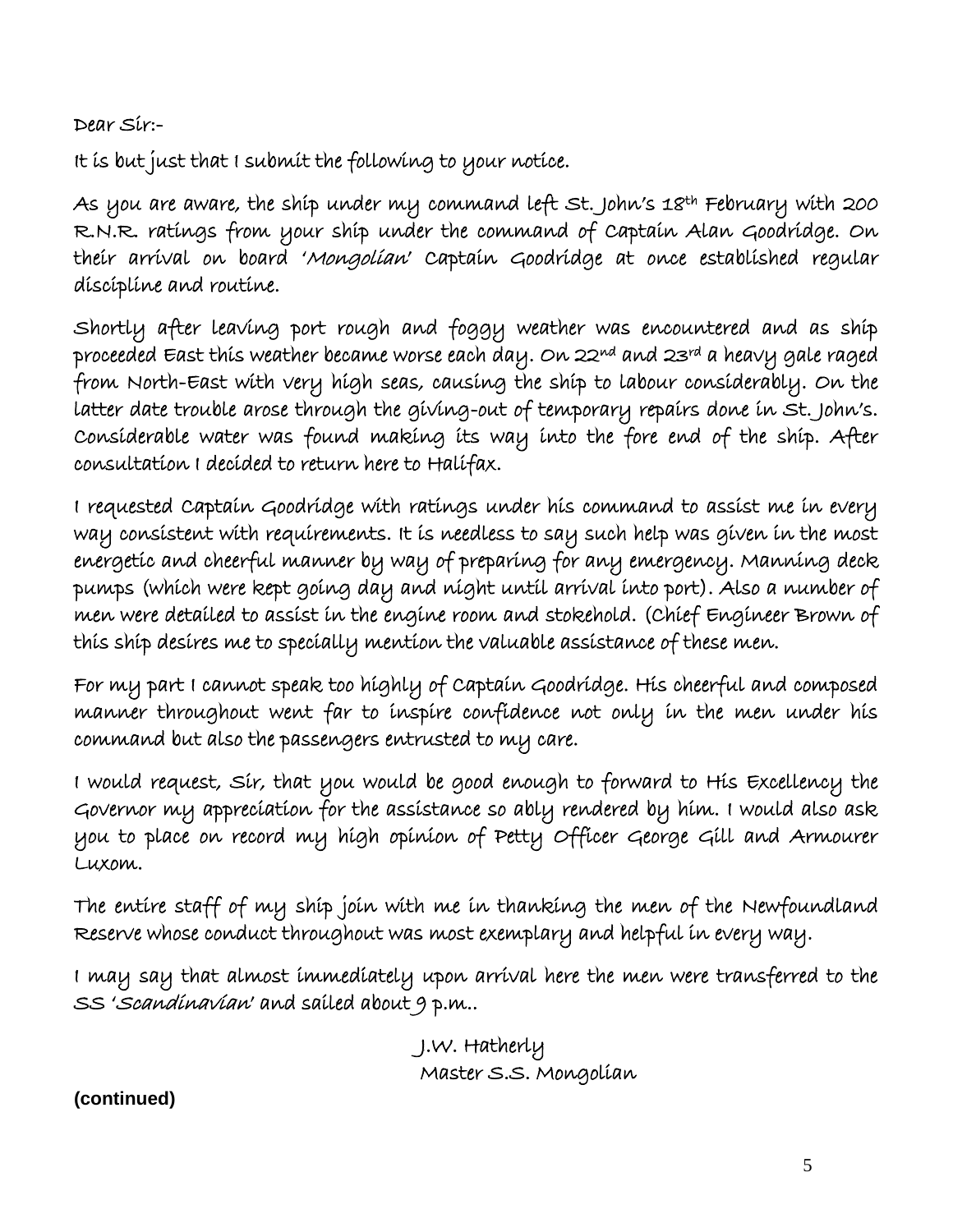**(Right:** *The SS 'Mongolian' was an elderly vessel constructed in 1891. Built for the Allan Line Company she was to have served as a troopship during the Boer War before being bought by the British Admiralty, again for war service, in 1914 or 1915. She was not to survive the conflict: on July 21 of 1918 she was torpedoed and sunk by U-boat 70 with a loss of thirty-five lives***. – The photograph of**  *Mongolian* **is from the** *British Home Child Group International* **web-site.)**

**Once having disembarked from** *Scandinavian -* **on which they had journeyed from Halifax (see previous page) - in the United Kingdom in early March, any naval personnel would have been either posted directly to a ship or ordered to undergo further training at one of various Royal Navy establishments – these for the most part in England. In the case of Seaman Curran, the destination was to be the Royal Navy's Gunnery School, HMS** 

*Excellent***, on Whale Island facing the entrance to the harbour of Portsmouth on England's south coast.**

*\*HMS Excellent was the name of the Royal Navy's Gunnery School which had been established in a ship of the same name in 1829, the vessel being permanently moored just outside Portsmouth dockyard. As the years passed the ships were to be replaced, but each in turn was to be named HMS 'Excellent'.*

**(Right above:** *Drill on a naval gun on Whale Island* **– from** *Wikipedia***)**

*And as those years passed, the use evolved of the nearby Whale (originally 'Whaley') Island as facilities were constructed on it. In 1885 the Gunnery School was moved from the ship of the time to be re-established on the island itself.*

*It was a move which was to complicate things administratively.*

*Naval discipline being distinct in some ways from the laws that governed other parties such as the Army and civilians, sailors had to be on the books of a serving naval vessel to be legally subject to naval law and order, even when these sailors were serving on land at a 'stone-frigate', as these land-based facilities came to be known.*

*Thus the use of elderly and obsolescent vessels that plied the waters adjacent to the many naval land establishments were in theory the home ships of the tens, hundreds, even thousands of men who laboured ashore in naval uniform – and who often were never to set foot on the ship in question.*

**(Right:** *The Royal Navy Memorial stands on the coast at Portsmouth from where may be seen Whale Island* **– photograph from 1917)**

*Which is why Seaman Curran would have worn an HMS 'Excellent' cap-band.*





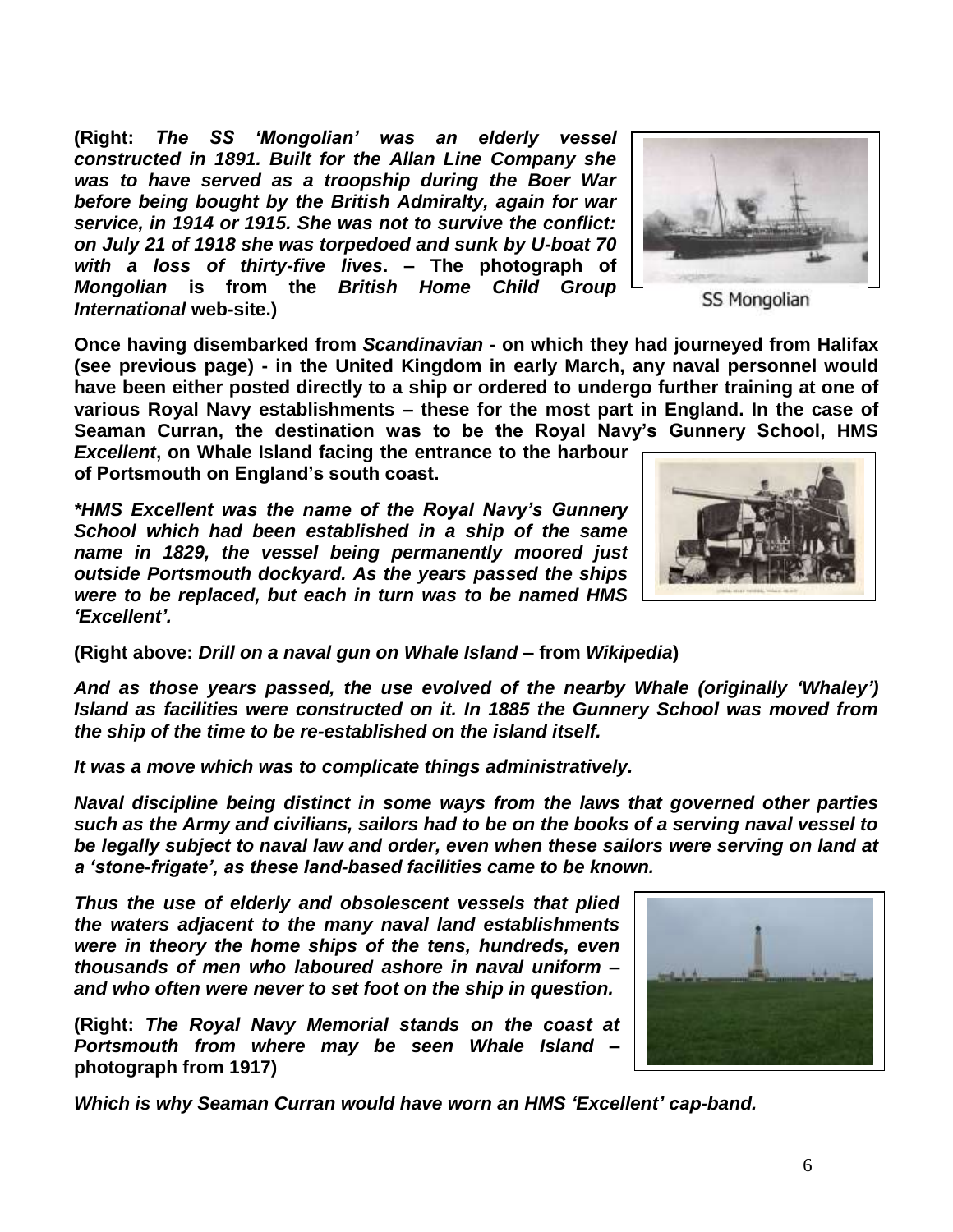**On April 17 of 1915, having concluded his gunnery training at HMS** *Excellent***, Seaman-Gunner Curran was recorded as attached to the mercantile ship** *Hector* **(later HMS** *Hector***). However, this ship was then to serve in the** *Dardanelles* **(also known as** *Gallipoli***)**  *Campaign* **at the eastern end of the Mediterranean Sea; and while certain Newfoundland sailors** *were* **to serve there, the places and dates of HMS** *Hector***'s itinerary\* render it highly unlikely that Seaman-Gunner Curran was ever one of that number.**

*\*On May 12 of 1915 'Hector', a merchant ship pf some forty-six hundred tons, was requisitioned to act as a Fleet Messenger and later Kite Balloon ship, and was commissioned as HMS Hector. By the end of June the ship was in Greek waters in and about the island of Lemnos (Limnos) and a month later was operating just off the coast of the Turkish Gallipoli Peninsula. There she remained until mid-October – thus unless Seaman-Gunner Curran was to take another ship back to the United Kingdom at some time before August, an unlikely occurrence, he would not have serve on HMS 'Hector'.*

**This may suggest that after HMS** *Excellent* **he was to serve on His Majesty's Drifter** *Arcady* **– the name found in brackets in his file next to the name of** *Hector* **- for some four months. This was, of course, the vessel on which he was to serve for six weeks later on during that same year.**

**If service on** *Arcady* **were to be the case, then after his time at HMS** *Excellent* **Seaman-Gunner Curran would have travelled across country to HMS** *Ceto***, the small naval base at the coastal town of Ramsgate.**

**Prior to the** *Great War***, Ramsgate had been a popular seaside destination and it had also been a thriving fishing centre, both of which had suffered hugely because of German Uboat activity, mine-laying and, later, bombing raids. It was in order to counter the submarines and mines that the Admiralty had created the** *Dover Patrol* **for which it was to requisition a number of fishing-boats, drifters and tugs, arm them, and place Navy personnel on board.**

**(Right above***: Drifters and other small vessels lined up at the quay-side of Ramsgate Harbour during the early days of the Great War* **– from the** *Imperial War Museum* **website…***livesofthefirstworldwar.iwm.org.uk***)** 

**Thus HMS** *Ceto* **was to come into being at Ramsgate, a base where Seaman-Gunner Curran would be…***taken on strength***…on April 18 of 1915.** 

**At some point after having reported to HMS** *Ceto***, Seaman LeDrew would have changed cap-bands once more when he became a crew-member of the aforementioned drifter, HMS**  *Arcady***, a vessel at times engaged in the search for, and the destruction of, enemy mines.**

**(Right:** *Minelaying from a German surface vessel during the War: these were for the most part contact mines. U-boats were also used for this purpose* **– from** *NavWeap***s web-site)**



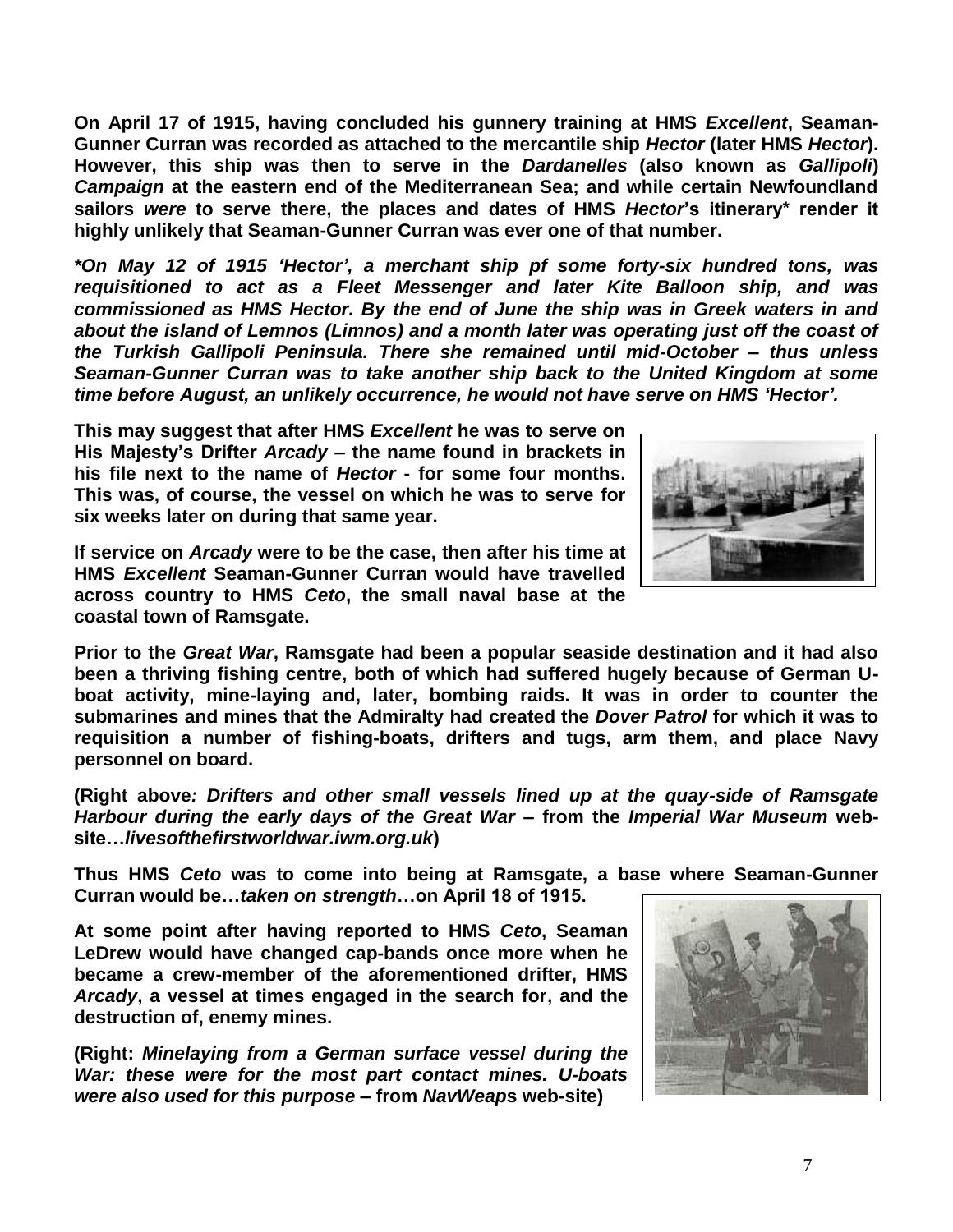**There was nothing particularly conspicuous about** *Arcady***. Perhaps constructed mainly of wood, she was just another hired drifter, Admiralty Number A, 1289. She had been built in 1910, weighed some eighty-five tons and had been registered as LT. 741. in the fishing town of Lowestoft further up the coast. No longer simply a fishing-boat, she was to carry armament comprising a single six-pounder gun.** 

**(Right:** *The Royal Navy Drifter 'Cheery' of the same class as 'Arcady' – both of which were to survive the conflict - the photograph showing a small gun mounted on her fore-deck* **– photograph from** *Wikipedia***)**

**(Right below:** *A Quick-Firing Hotchkiss six-pounder gun such as would had been mounted on the fore-deck of the trawler White Ear* **– from** *Wikipedia***)**

**On August 22-23 of that year of 1915, Seaman-Gunner Curran was transferred to** *Pembroke***, another Royal Navy land base, training establishment and barracks in the town of Chatham in the same county of Kent as was to be found Ramsgate.**

**(Right:** *Some buildings of the large Royal Navy complex which was the HMS 'Pembroke' naval establishment at Chatham for just over one-hundred years. Today it has since been transformed into a university campus***. – photograph from 2010)**

**He was to remain at** *Pembroke* **– in fact at** *Pembroke I***, the Division for the training and holding of seaman – for only a week and two days before being transferred – or perhaps returned – to HMS** *Ceto* **at Ramsgate and to** *Arcady***.**

**There appears to be no record of the number of patrols or actions in which the ship and Seaman-Gunner Curran were to be involved, or then if there were any circumstances particular to that Thursday, October 14, 1915, events which may have contributed to the accident. In fact, it appears that the vessel was in the dock at Ramsgate at the time.**

**The son of Patrick Curran, fisherman, and of Bridget Curran (née**  *Shea\****, deceased on October 2 of 1897) of Riverhead, St. John's, before Ferryland, he was also half-brother to Martin, Mary-Ellen, Maggie and to Bridie.**

*\*The couple had married in St. John's on November 28, 1891. After his wife Bridget's passing, Patrick Curran was to marry again, to Mary Boland on November 19 of 1898.*

**(Right above:** *A Memorial Scroll, a copy of which was distributed to the families of those who had sacrificed their life while in the Newfoundland Royal Naval Reserve***)**